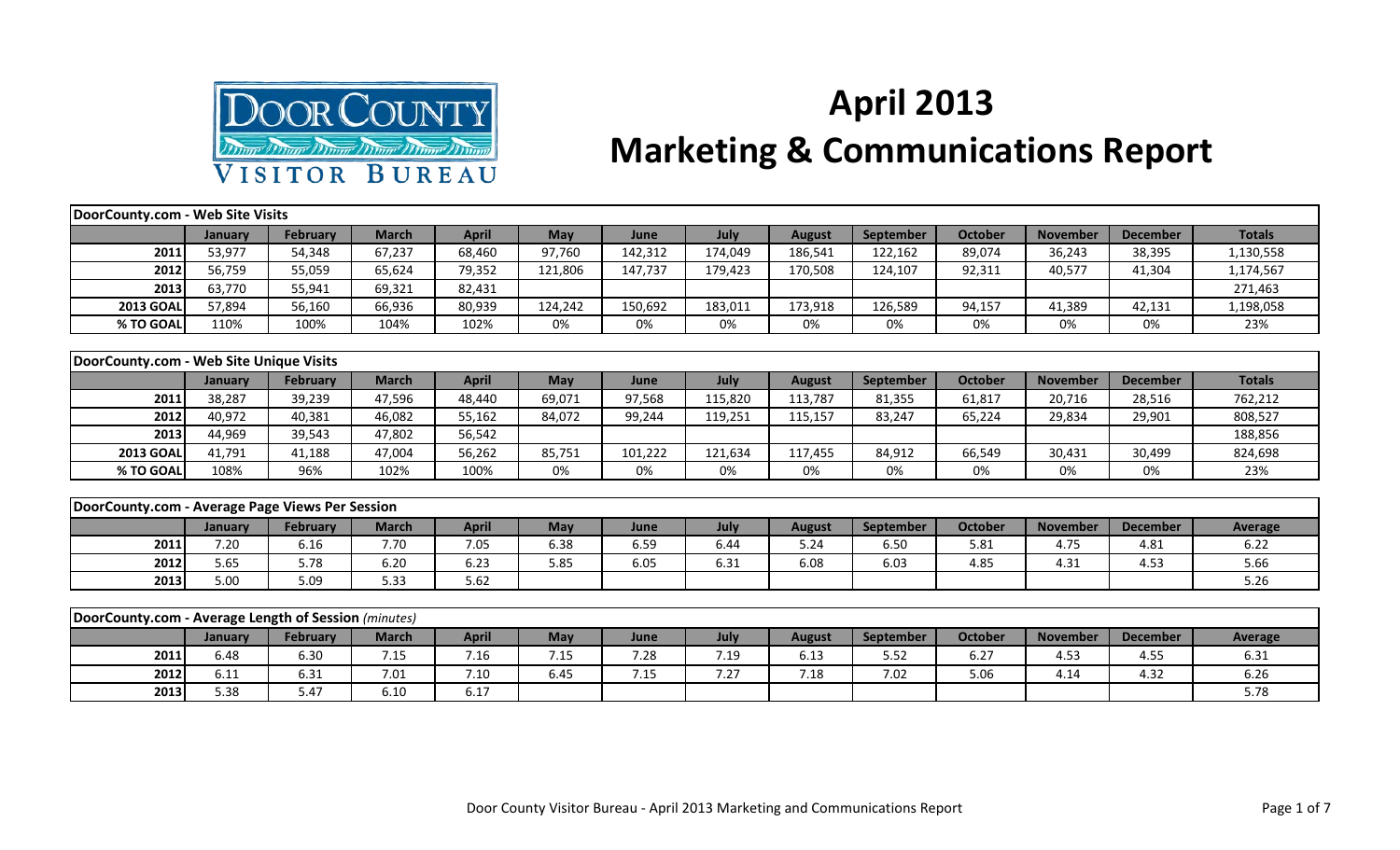| DoorCounty.com - Mobile Web Site Useage (mobile site went live in July, 2011) |                                                                                      |                 |              |              |                                   |         |                                                      |               |                  |                     |                 |                 |               |  |  |
|-------------------------------------------------------------------------------|--------------------------------------------------------------------------------------|-----------------|--------------|--------------|-----------------------------------|---------|------------------------------------------------------|---------------|------------------|---------------------|-----------------|-----------------|---------------|--|--|
|                                                                               | January                                                                              | February        | <b>March</b> | <b>April</b> | May                               | June    | July                                                 | <b>August</b> | September        | <b>October</b>      | <b>November</b> | <b>December</b> | <b>Totals</b> |  |  |
| 2011                                                                          | n/a                                                                                  | n/a             | n/a          | n/a          | n/a                               | n/a     | 16,092                                               | 16,889        | 11,716           | 9,582               | 3,478           | 4,309           | 62,066        |  |  |
| 2012                                                                          | 7,014                                                                                | 6,861           | 9,092        | 11,831       | 20,398                            | 27,585  | 37,251                                               | 33,290        | 25,185           | 18,002              | 8,146           | 9,681           | 214,336       |  |  |
| 2013                                                                          | 15,219                                                                               | 13,336          | 16,952       | 19,449       |                                   |         |                                                      |               |                  |                     |                 |                 | 64,956        |  |  |
|                                                                               |                                                                                      |                 |              |              |                                   |         |                                                      |               |                  |                     |                 |                 |               |  |  |
| DoorCounty.com - Top Ten Most Requested Pages for the Month                   |                                                                                      |                 |              |              |                                   |         |                                                      |               |                  |                     |                 |                 |               |  |  |
| 1) Home Page                                                                  |                                                                                      |                 |              |              | 5) /where-to-dine                 |         |                                                      |               |                  | 9) / events         |                 |                 |               |  |  |
| 2) /where-to-stay                                                             |                                                                                      |                 |              |              | 6) /where-to-stay/pets-allowed    |         |                                                      |               |                  | 10) /plan-your-trip |                 |                 |               |  |  |
| 3) /what-to-do                                                                |                                                                                      |                 |              |              | 7) /where-to-stay/hotel-motel-inn |         |                                                      |               |                  |                     |                 |                 |               |  |  |
| 4) /where-to-stay/waterfront                                                  |                                                                                      |                 |              |              | 8) /plan-your-trip/visitor-guide  |         |                                                      |               |                  |                     |                 |                 |               |  |  |
|                                                                               |                                                                                      |                 |              |              |                                   |         |                                                      |               |                  |                     |                 |                 |               |  |  |
| DoorCounty.com - Top Ten Sources                                              |                                                                                      |                 |              |              |                                   |         |                                                      |               |                  |                     |                 |                 |               |  |  |
| 1) google/organic                                                             | 5) yahoo / organic<br>9) m.facebook.com/referral<br>6) google/cpc<br>10) aol/organic |                 |              |              |                                   |         |                                                      |               |                  |                     |                 |                 |               |  |  |
| $2)$ (direct) / (none)                                                        | 7) facebook.com/referral                                                             |                 |              |              |                                   |         |                                                      |               |                  |                     |                 |                 |               |  |  |
| 3) DoorCounty/Email                                                           | 8) doorcounty.com/referral                                                           |                 |              |              |                                   |         |                                                      |               |                  |                     |                 |                 |               |  |  |
| 4) bing/organic                                                               |                                                                                      |                 |              |              |                                   |         |                                                      |               |                  |                     |                 |                 |               |  |  |
|                                                                               |                                                                                      |                 |              |              |                                   |         |                                                      |               |                  |                     |                 |                 |               |  |  |
| Social Media: Facebook                                                        |                                                                                      |                 |              |              |                                   |         |                                                      |               |                  |                     |                 |                 |               |  |  |
| <b>Impressions</b>                                                            | January                                                                              | <b>February</b> | <b>March</b> | <b>April</b> | May                               | June    | July                                                 | <b>August</b> | September        | October             | <b>November</b> | <b>December</b> | <b>Totals</b> |  |  |
| 2011                                                                          | n/a                                                                                  | n/a             | n/a          | n/a          | n/a                               | n/a     | n/a                                                  | 286,488       | 245,032          | 191,854             | 4,113,378       | 4,248,343       | 9,085,095     |  |  |
| 2012                                                                          | 191,394                                                                              | 198,686         | 198,684      | 163,672      | 215,057                           | 218,996 | 219,603                                              | 233,092       | 211,142          | 174,245             | 825,198         | 1,156,708       | 4,006,477     |  |  |
| 2013                                                                          | 705,864                                                                              | 438,515         | 508,267      | 913,060      |                                   |         |                                                      |               |                  |                     |                 |                 | 2,565,706     |  |  |
| <b>Post Views</b>                                                             | January                                                                              | February        | <b>March</b> | <b>April</b> | May                               | June    | July                                                 | <b>August</b> | September        | <b>October</b>      | <b>November</b> | <b>December</b> | <b>Totals</b> |  |  |
| 2011                                                                          | 199,521                                                                              | 193,298         | 178,586      | 114,181      | 163,650                           | 219,700 | 168,839                                              | 172,648       | 45,020           | 40,769              | 1,089,150       | 960,516         | 3,545,878     |  |  |
| 2012                                                                          | 42,566                                                                               | 44,999          | 52,921       | 46,245       | 41,652                            | 47,465  | 61,081                                               | 75,506        | 63,265           | 45,846              | 213,729         | 324,232         | 1,059,507     |  |  |
| 2013                                                                          | 201,757                                                                              | 153,573         | 235,988      | 421,933      |                                   |         |                                                      |               |                  |                     |                 |                 | 1,013,251     |  |  |
| <b>Page Views</b>                                                             | January                                                                              | <b>February</b> | <b>March</b> | <b>April</b> | May                               | June    | July                                                 | <b>August</b> | <b>September</b> | <b>October</b>      | <b>November</b> | <b>December</b> | <b>Totals</b> |  |  |
| 2011                                                                          | 763                                                                                  | 1,430           | 1,627        | 827          | 1,035                             | n/a     | 730                                                  | 4,761         | 2,823            | 2,155               | 2,640           | 1,403           | 20,194        |  |  |
| 2012                                                                          | 2,485                                                                                | 3,072           | 2,377        | 1,735        | 2,383                             | 2,542   | 1,382                                                | 1,227         | 1,222            | 2,312               | 3,948           | 2,432           | 27,117        |  |  |
| 2013                                                                          | 3,372                                                                                | 2,134           | 3,474        | 8,976        |                                   |         |                                                      |               |                  |                     |                 |                 | 17,956        |  |  |
| 'Talking about this'                                                          | <b>January</b>                                                                       | <b>February</b> | <b>March</b> | <b>April</b> | May                               | June    | July                                                 | <b>August</b> | September        | <b>October</b>      | <b>November</b> | <b>December</b> | <b>Totals</b> |  |  |
| 2011                                                                          | n/a                                                                                  | n/a             | n/a          | n/a          | n/a                               | n/a     | 111                                                  | 1,370         | 802              | 481                 | 1,121           | 417             | 4,302         |  |  |
| 2012                                                                          | 1,228                                                                                | 848             | 617          | 400          | 736                               | 694     | 656                                                  | 1,612         | 2,187            | 2,575               | 8,622           | 6,402           | 26,577        |  |  |
|                                                                               |                                                                                      |                 |              |              |                                   |         |                                                      |               |                  |                     |                 |                 |               |  |  |
| 2013                                                                          | 10,392                                                                               | 7,919           | 8,284        | 9,445        |                                   |         | (July 2011 "Talking about this" Data from 7/19-7/31) |               |                  |                     |                 |                 | 36,040        |  |  |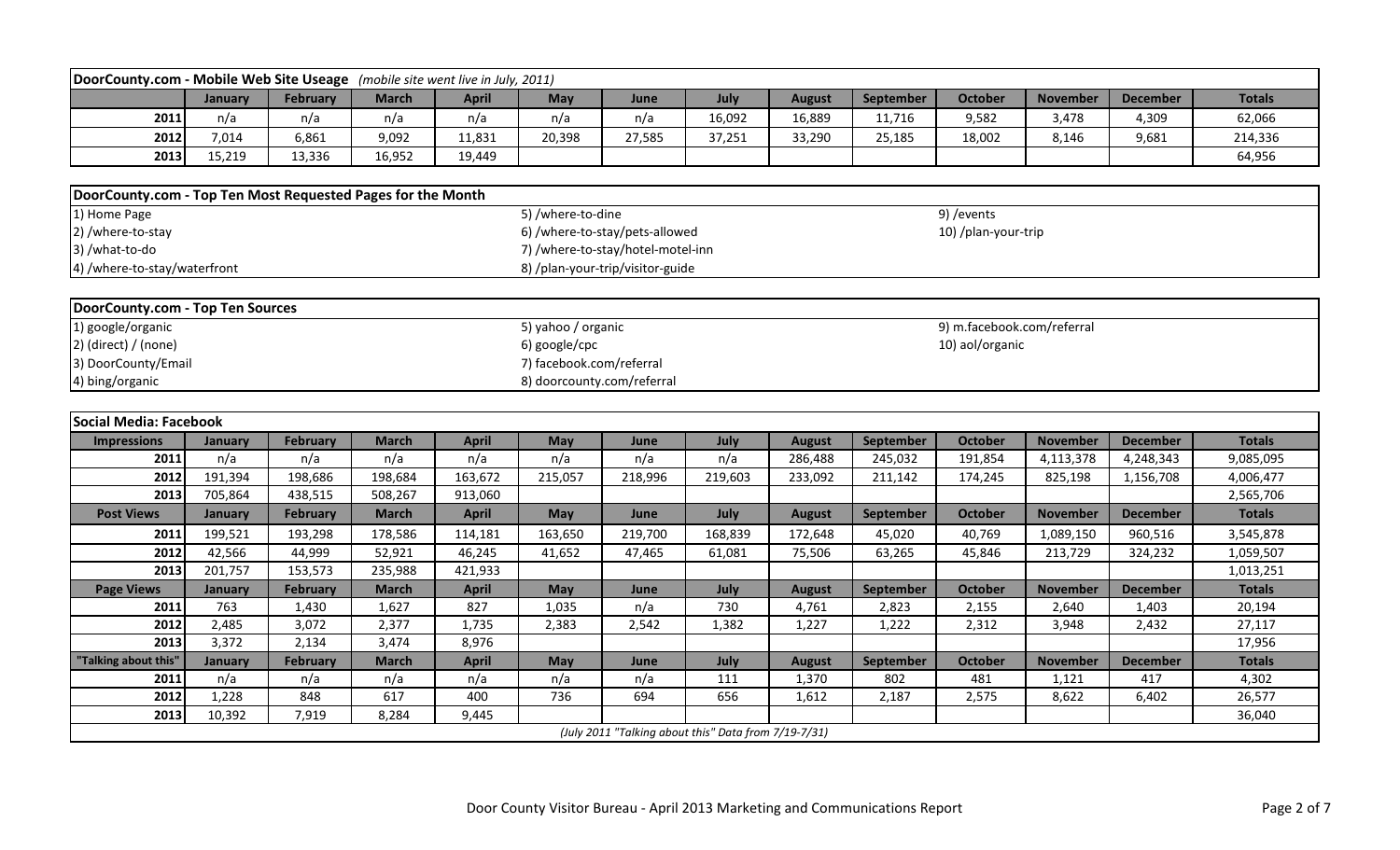| Social Media: Twitter Followers                                      |                          |                                                                                        |              |              |               |                |                |                         |                     |                             |                          |                           |                          |
|----------------------------------------------------------------------|--------------------------|----------------------------------------------------------------------------------------|--------------|--------------|---------------|----------------|----------------|-------------------------|---------------------|-----------------------------|--------------------------|---------------------------|--------------------------|
|                                                                      | January                  | <b>February</b>                                                                        | <b>March</b> | <b>April</b> | <b>May</b>    | June           | July           | <b>August</b>           | <b>September</b>    | <b>October</b>              | <b>November</b>          | <b>December</b>           | <b>Annual % Growth</b>   |
| 2011                                                                 | 785                      | 825                                                                                    | 813          | 901          | 955           | 1,002          | 1,034          | 1,094                   | 1,123               | 1,207                       | 1,238                    | 1,271                     | 62%                      |
| 2012                                                                 | 1,352                    | 1,392                                                                                  | 1,430        | 1,427        | 1,514         | 1,559          | 1,625          | 1,668                   | 1,702               | 1,764                       | 1,795                    | 1,833                     | 36%                      |
| 2013                                                                 | 1,833                    | 1,975                                                                                  | 2,032        | 2,109        |               |                |                |                         |                     |                             |                          |                           |                          |
|                                                                      |                          |                                                                                        |              |              |               |                |                |                         |                     |                             |                          |                           |                          |
| Social Media: Blog Page Views                                        |                          |                                                                                        |              |              |               |                |                |                         |                     |                             |                          |                           |                          |
|                                                                      | January                  | <b>February</b>                                                                        | <b>March</b> | <b>April</b> | May           | June           | July           | <b>August</b>           | September           | <b>October</b>              | <b>November</b>          | <b>December</b>           | <b>Totals</b>            |
| 2011                                                                 | 290                      | 139                                                                                    | 184          | 98           | 373           | 777            | 1,044          | 1,177                   | 1,146               | 775                         | 466                      | 630                       | 7,099                    |
| 2012                                                                 | 831                      | 816                                                                                    | 584          | 495          | 673           | 788            | 1,143          | 1,003                   | 619                 | 632                         | 358                      | 336                       | 8,278                    |
| 2012                                                                 | 337*                     | 1,107                                                                                  | 2,238        | 3,359        |               |                |                |                         |                     |                             |                          |                           | 7,041                    |
|                                                                      |                          | *In February 2013 the Insider Expert blog views replaced the former staff blog numbers |              |              |               |                |                |                         |                     |                             |                          |                           |                          |
|                                                                      |                          |                                                                                        |              |              |               |                |                |                         |                     |                             |                          |                           |                          |
| <b>Explore The Door Video Travel Show Activity (views/downloads)</b> |                          |                                                                                        |              |              |               |                |                |                         |                     |                             |                          |                           |                          |
|                                                                      | January                  | <b>February</b>                                                                        | <b>March</b> | <b>April</b> | May           | June           | July           | <b>August</b>           | <b>September</b>    | <b>October</b>              | <b>November</b>          | <b>December</b>           | <b>Totals</b>            |
| 2011                                                                 | 7,042                    | 5,958                                                                                  | 7,755        | 8,587        | 10,468        | 18,005         | 21,511         | 18,525                  | 12,014              | 9,532                       | 4,558                    | 5,460                     | 129,415                  |
| 2012                                                                 | 6,558                    | 5,606                                                                                  | 7,296        | 7,315        | 10,554        | 13,237         | 17,945         | 13,338                  | 9,224               | 7,172                       | 4,293                    | 4,180                     | 106,718                  |
| 2013                                                                 | 6,334                    | 5,378                                                                                  | 6,134        | 5,397        |               |                |                |                         |                     |                             |                          |                           | 23,243                   |
|                                                                      |                          |                                                                                        |              |              |               |                |                |                         |                     |                             |                          |                           |                          |
| <b>Pay-Per-Click Results</b>                                         |                          |                                                                                        |              |              |               |                |                |                         |                     |                             |                          |                           |                          |
|                                                                      | January                  | <b>February</b>                                                                        | <b>March</b> | <b>April</b> | May           | June           | July           | <b>August</b>           | September           | <b>October</b>              | <b>November</b>          | <b>December</b>           | <b>Totals</b>            |
| 2011                                                                 | 4,504                    | 4,443                                                                                  | 4,606        | 7,998        | 8,431         | 8,513          | 8,139          | 8,194                   | 8,254               | 7,125                       | 4,954                    | 5,423                     | 80,584                   |
| 2012                                                                 |                          | 2012 program started in April                                                          |              | 4,419        | 5,573         | 6,411          | 6,453          | 4,845                   | 5,718               | 4,906                       | 3,321                    | 3,882                     | 45,528                   |
|                                                                      |                          | 2013 2013 Program started in March                                                     | 3,222        | 3,797        |               |                |                |                         |                     |                             |                          |                           | 7,019                    |
|                                                                      |                          |                                                                                        |              |              |               |                |                |                         |                     |                             |                          |                           |                          |
| Door County E-Newsletter - Number of E-Mails Sent                    |                          |                                                                                        |              |              |               |                |                |                         |                     |                             |                          |                           |                          |
|                                                                      | January                  | <b>February</b>                                                                        | <b>March</b> | <b>April</b> | May           | June           | July           | <b>August</b>           | September           | <b>October</b>              | <b>November</b>          | <b>December</b>           | <b>Totals</b>            |
| 2011                                                                 | 515,962                  | 595,083                                                                                | 510,210      | 504,288      | 583,245       | 493,554        | 485,410        | 477,504                 | 463,342             | 461,517                     | 0                        | 450,877                   | 5,540,992                |
| 2012                                                                 | 437,876                  | 429,892                                                                                | 422,016      | 416,363      | 423,591       | 431,349        | 429,697        | 424,671                 | 216,240*            | 411,531                     | 195,130                  | 330,394                   | 4,568,750                |
| 2013                                                                 | 326,396                  | 321,595                                                                                | 319,699      | 308,619      |               |                |                |                         |                     |                             |                          |                           | 1,276,309                |
|                                                                      |                          |                                                                                        |              |              |               |                |                |                         |                     | *Remail happened in October |                          |                           |                          |
| Door County E-Newsletter - Open Rates                                |                          |                                                                                        |              |              |               |                |                |                         |                     |                             |                          |                           |                          |
|                                                                      |                          |                                                                                        | <b>March</b> |              |               |                |                |                         |                     |                             |                          |                           |                          |
| 2011                                                                 | <b>January</b><br>14.52% | February<br>9.00%                                                                      | 13.16%       | <b>April</b> | May<br>11.00% | June<br>14.35% | July<br>15.72% | <b>August</b><br>17.13% | September<br>15.00% | <b>October</b>              | <b>November</b><br>0.00% | <b>December</b><br>12.90% | <b>Average</b><br>12.30% |
|                                                                      |                          |                                                                                        |              | 12.08%       |               |                |                |                         |                     | 12.68%                      |                          |                           |                          |
| 2012                                                                 | 16.67%                   | 12.70%                                                                                 | 14.10%       | 17.20%       | 19.90%        | 13.30%         | 15.40%         | 17.20%                  | 17.90%              | 16.90%                      | 15.80%                   | 15.50%                    | 16.05%                   |
| 2013                                                                 | 19.90%                   | 20.60%                                                                                 | 20.00%       | 21.10%       |               |                |                |                         |                     |                             |                          |                           | 20.40%                   |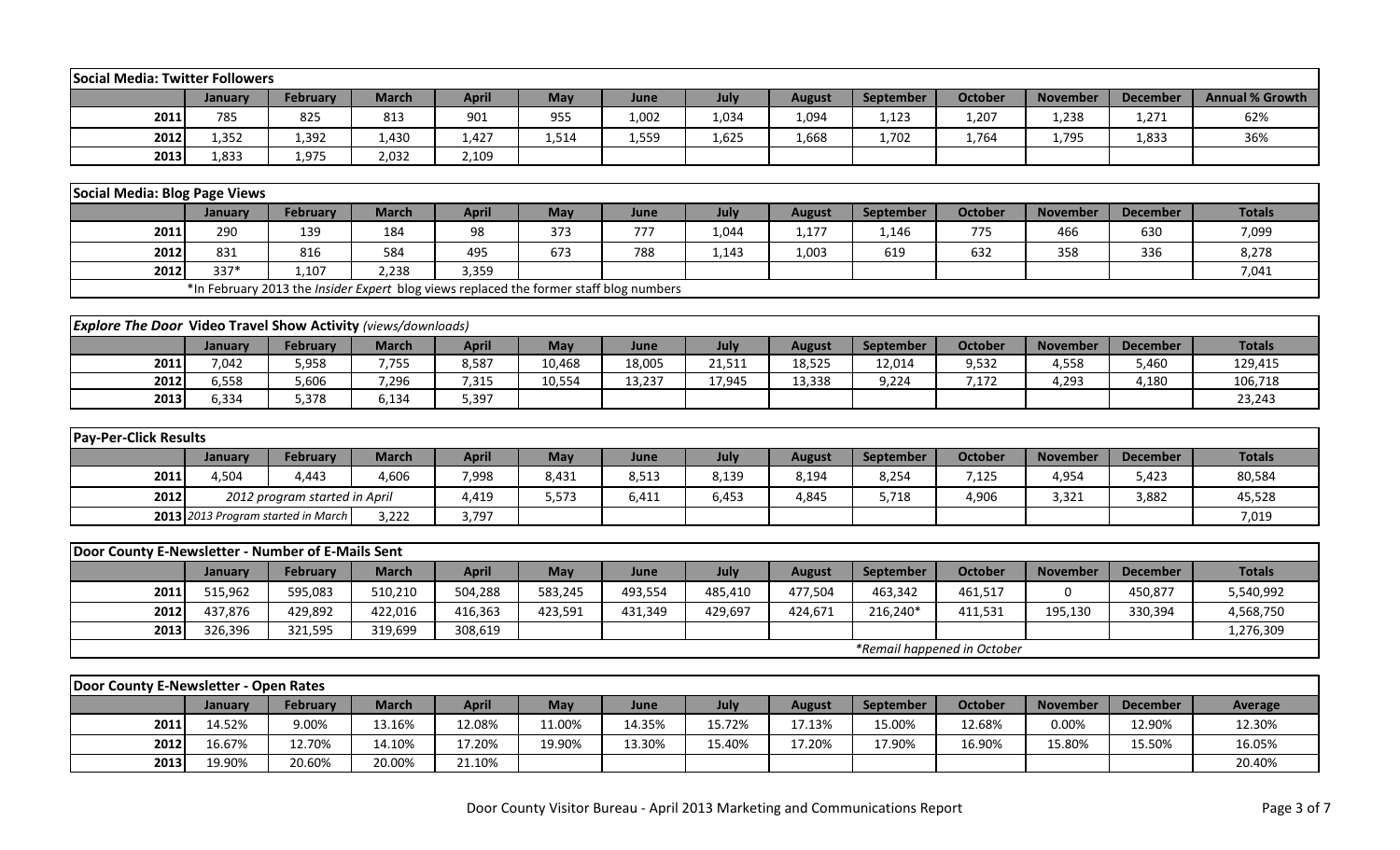| Door County E-Newsletter - Click Thru's |         |                 |              |       |            |       |       |               |                  |         |                 |                 |         |
|-----------------------------------------|---------|-----------------|--------------|-------|------------|-------|-------|---------------|------------------|---------|-----------------|-----------------|---------|
|                                         | January | <b>February</b> | <b>March</b> | April | <b>May</b> | June  | July  | <b>August</b> | <b>September</b> | October | <b>November</b> | <b>December</b> | Average |
| 2011                                    | 3.55%   | 15.20%          | 3.19%        | 4.31% | 18.00%     | 2.94% | 3.82% | 3.73%         | 3.15%            | 2.48%   | 0.00%           | 2.16%           | 5.21%   |
| 2012                                    | 3.86%   | 2.80%           | 2.00%        | 2.10% | 2.80%      | 1.60% | 2.10% | 1.70%         | 2.30%            | 1.70%   | 2.00%           | 1.30%           | 2.19%   |
| 2013                                    | 2.80%   | 2.70%           | 2.70%        | 3.00% |            |       |       |               |                  |         |                 |                 | 2.80%   |

| <b>Advertising - Programs &amp; Campaigns</b> |                           |                 |                              |                                     |     |                                    |       |        |                  |                                                                         |                  |          |  |
|-----------------------------------------------|---------------------------|-----------------|------------------------------|-------------------------------------|-----|------------------------------------|-------|--------|------------------|-------------------------------------------------------------------------|------------------|----------|--|
|                                               | <b>January</b>            | <b>February</b> | <b>March</b>                 | April                               | May | <b>June</b>                        | July  | August | <b>September</b> | October                                                                 | <b>November</b>  | December |  |
|                                               | $2011$ Image/NOR          | <b>NOR</b>      |                              | NOR/Image   Image/FOB*   Image/FOB* |     | Image/LGBT                         | Image |        |                  | Image/SDSDC Image/SDSDC Image/SDSDC                                     | HHN <sup>*</sup> | Image    |  |
|                                               | $2012$ Image/NOR          | <b>NOR</b>      | Image                        | $Image/FOB*$   $Image/FOB*$         |     |                                    |       |        |                  | Image/LGBT   Image/LGBT   Image/LGBT   Im/LGBT/SDSD   Image/SDSD        | Im/HHN/LGBT      |          |  |
|                                               | 2013 Image/LGBT           | <b>NOR</b>      | Image/LGBT                   | Image/LGBT                          |     |                                    |       |        |                  |                                                                         |                  |          |  |
|                                               | *SOB = Season of Blossoms |                 | **KSD = Kingdom So Delicious |                                     |     | ***HHN = Holidays and Holly Nights |       |        |                  | **** NOR = Nature of Romance *****SDSDC = So Delicious. So Door County. |                  |          |  |

| <b>Advertising - Gross Impressions</b> |                |           |              |              |           |           |            |               |                  |           |                 |                 |              |
|----------------------------------------|----------------|-----------|--------------|--------------|-----------|-----------|------------|---------------|------------------|-----------|-----------------|-----------------|--------------|
|                                        | <b>January</b> | February  | <b>March</b> | <b>April</b> | May       | June      | July       | <b>August</b> | <b>September</b> | October   | <b>November</b> | <b>December</b> | <b>Total</b> |
| 2011                                   | .,266,927      | 1,646,702 | 457,746      | 2,599,887    | 2,968,615 | 5,147,328 | 3,936,575  | 15,763,868    | 4,112,438        | 5,509,009 | 4,133,881       | 4,422,281       | 51,965,257   |
| 2012                                   | 603,196        | 322,727   | 7,058        | 922,717      | 6,653,500 | 7,246,016 | 12,858,131 | 2,690,628     | 1,982,372        | 501,418   | 1,648,347       | $\sim$ $\sim$   | 35,436,195   |
| 2013                                   | 106,273        | 480,182   | 123,101      | 124,644      |           |           |            |               |                  |           |                 |                 | 834,200      |

| Advertising - Media Placed 2013 |         |                 |              |              |     |      |      |        |                  |         |                 |          |              |
|---------------------------------|---------|-----------------|--------------|--------------|-----|------|------|--------|------------------|---------|-----------------|----------|--------------|
|                                 | January | <b>February</b> | <b>March</b> | <b>April</b> | May | June | July | August | <b>September</b> | October | <b>November</b> | December | <b>Total</b> |
| <b>Total Paid</b>               | \$868   | \$838           | \$2,926      | \$2,926      |     |      |      |        |                  |         |                 |          | \$7,558      |
| Co-Op Dollars                   | \$868   | \$838           | \$838        | \$838        |     |      |      |        |                  |         |                 |          | \$3,382      |
| <b>Barter Dollars</b>           | \$2,312 | \$3,690         | \$3,312      | \$2,312      |     |      |      |        |                  |         |                 |          | \$11,626     |
| <b>Unpaid Dollars</b>           | \$0     | \$0             |              |              |     |      |      |        |                  |         |                 |          |              |

| <b>Media Marketing Program - Impressions</b> |                 |           |              |              |            |           |            |               |            |           |                 |                 |               |
|----------------------------------------------|-----------------|-----------|--------------|--------------|------------|-----------|------------|---------------|------------|-----------|-----------------|-----------------|---------------|
|                                              | <b>January</b>  | February  | <b>March</b> | <b>April</b> | May        | June      | July       | <b>August</b> | September  | October   | <b>November</b> | <b>December</b> | <b>Totals</b> |
| 2011                                         | 1,187,039       | 647,731   | 531,435      | 1,478,634    | 257,400    | 301,217   | 18,973,348 | 9,517,655     | 15,249,379 | 1,327,037 | 4,659,189       | 606,261         | 54,736,325    |
|                                              | 2012 23,227,492 | 850,742   | 17,200,525   | 10,142,348   | 13,876,785 | 3,979,061 | 1,379,279  | 1,762,561     | 8,028,122  | 3,258,160 | 968,968         | 9,884,333       | 94,558,376    |
| 2013                                         | 1,670,178       | 8,638,771 | 10,208,354   | 1,933,183    |            |           |            |               |            |           |                 |                 | 22,450,486    |
| <b>2013 GOAL</b>                             | 4.195.874       | 468,431   | 3,666,928    | 3,931,077    | 4,782,243  | 852.706   | 13,383,052 | 3,478,312     | 5,437,680  | 3,465,164 | 2,291,450       | 3,785,881       | 49,738,798    |
| % TO GOAL                                    | 40%             | 1844%     | 278%         | 49%          | 0%         | 0%        | 0%         | 0%            | 0%         | 0%        | 0%              | 0%              | 45%           |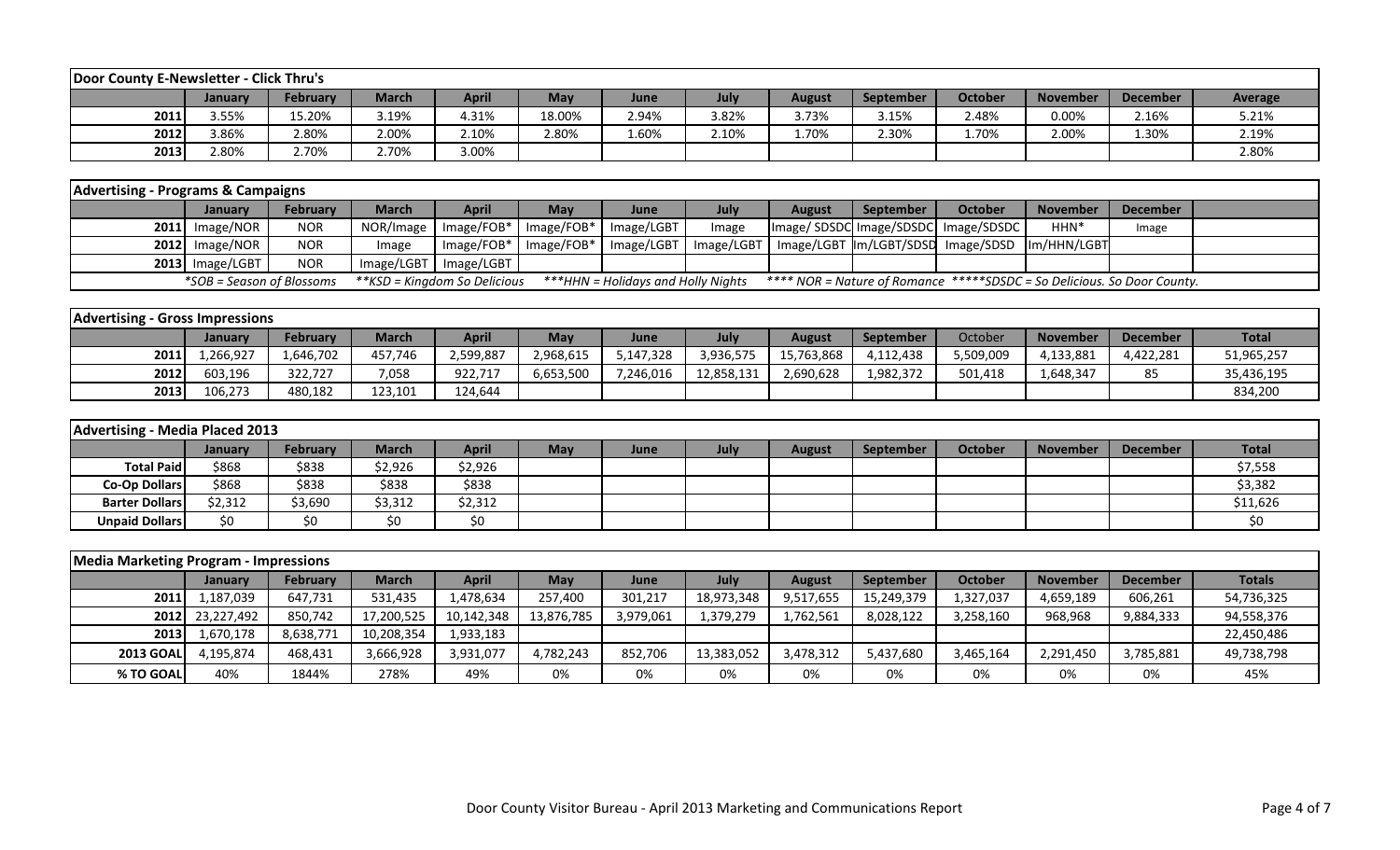| Media Marketing Program - Ad Value Equivalency        |                  |                 |                  |                  |                |             |              |               |                         |                |                 |                 |               |
|-------------------------------------------------------|------------------|-----------------|------------------|------------------|----------------|-------------|--------------|---------------|-------------------------|----------------|-----------------|-----------------|---------------|
|                                                       | January          | <b>February</b> | <b>March</b>     | <b>April</b>     | May            | June        | July         | <b>August</b> | September               | <b>October</b> | <b>November</b> | <b>December</b> | <b>Totals</b> |
| 2011                                                  | \$74,363         | \$58,692        | \$77,286         | \$50,035         | \$8,777        | \$38,525    | \$31,993     | \$103,217     | \$231,817               | \$57,846       | \$94,313        | \$55,145        | \$882,009     |
| 2012                                                  | \$794,635        | \$38,569        | \$1,066,547      | \$824,094        | \$182,636      | \$35,195    | \$16,126     | \$79,036      | \$20,382                | \$77,307       | \$57,513        | \$24,852        | \$3,216,892   |
| 2013                                                  | \$13,829         | \$50,527        | \$25,621         | \$51,532         |                |             |              |               |                         |                |                 |                 | \$141,509     |
|                                                       |                  |                 |                  |                  |                |             |              |               |                         |                |                 |                 |               |
| <b>Media Marketing Program - Visiting Journalists</b> |                  |                 |                  |                  |                |             |              |               |                         |                |                 |                 |               |
|                                                       | January          | <b>February</b> | <b>March</b>     | <b>April</b>     | May            | June        | July         | <b>August</b> | September               | <b>October</b> | <b>November</b> | <b>December</b> | <b>Totals</b> |
| 2011                                                  | 0                | 13              | 0                | 0                | 13             | 14          | $\mathbf{1}$ | 0             | 16                      | 18             | 1               | 0               | 76            |
| 2012                                                  | $\boldsymbol{0}$ | 16              | $\boldsymbol{0}$ | $\boldsymbol{0}$ | 13             | 17          | $\mathbf 0$  | 0             | 11                      | 15             | 0               | 0               | 72            |
| 2013                                                  | $\mathbf 0$      | 11              | $\mathbf 0$      | $\mathbf{1}$     |                |             |              |               |                         |                |                 |                 | 12            |
| <b>2013 GOAL</b>                                      |                  | 13              |                  | $\pmb{0}$        | 13             | 18          | 4            | 4             | $\overline{\mathbf{4}}$ | 14             |                 |                 | 70            |
| % TO GOAL                                             |                  | 85%             |                  |                  | 0%             | 0%          | 0%           | 0%            | 0%                      | 0%             |                 |                 | 17%           |
|                                                       |                  |                 |                  |                  |                |             |              |               |                         |                |                 |                 |               |
| Media Monitoring - Publicity Value (Cision)           |                  |                 |                  |                  |                |             |              |               |                         |                |                 |                 |               |
|                                                       | January          | February        | <b>March</b>     | <b>April</b>     | May            | June        | July         | <b>August</b> | September               | <b>October</b> | <b>November</b> | <b>December</b> | <b>Totals</b> |
| 2011                                                  | \$359,058        | \$94,993        | \$71,452         | \$188,681        | \$1,034,872    | \$428,164   | \$539,777    | \$322,635     | \$421,804               | \$663,977      | \$137,523       | \$242,033       | \$4,504,969   |
| 2012                                                  | \$117,144        | \$106,820       | \$204,457        | \$771,613        | \$837,503      | \$1,096,446 | \$972,965    | \$842,856     | \$731,837               | \$640,980      | \$186,762       | \$96,484        | \$6,605,868   |
| 2013                                                  | \$157,614        | \$237,975       | \$516,956        | \$366,196        |                |             |              |               |                         |                |                 |                 | \$1,278,741   |
|                                                       |                  |                 |                  |                  |                |             |              |               |                         |                |                 |                 |               |
| <b>Group Tour Contacts</b>                            |                  |                 |                  |                  |                |             |              |               |                         |                |                 |                 |               |
|                                                       | January          | <b>February</b> | <b>March</b>     | <b>April</b>     | May            | June        | July         | <b>August</b> | September               | <b>October</b> | <b>November</b> | <b>December</b> | <b>Totals</b> |
| 2011                                                  | 47               | 181             | 130              | 198              | 20             | 39          | 32           | 27            | 343                     | 202            | 69              | 132             | 1,420         |
| 2012                                                  | 122              | 106             | 78               | 4                | 9              | 100         | 21           | 21            | 69                      | 30             | 51              | 47              | 658           |
| 2013                                                  | 87               | 314             | 127              | 83               |                |             |              |               |                         |                |                 |                 | 611           |
| <b>2013 GOAL</b>                                      | 84               | 98              | 80               | 50               | 20             | 75          | 30           | 25            | 75                      | 30             | 50              | 54              | 671           |
| % TO GOAL                                             | 104%             | 320%            | 159%             | 166%             | 0%             | 0%          | 0%           | 0%            | 0%                      | 0%             | 0%              | 0%              | 91%           |
|                                                       |                  |                 |                  |                  |                |             |              |               |                         |                |                 |                 |               |
| <b>Group Tour Inquiries</b>                           |                  |                 |                  |                  |                |             |              |               |                         |                |                 |                 |               |
|                                                       | January          | February        | <b>March</b>     | <b>April</b>     | May            | June        | July         | <b>August</b> | <b>September</b>        | <b>October</b> | <b>November</b> | <b>December</b> | <b>Totals</b> |
| 2011                                                  | 16               | 13              | 14               | 18               | 20             | 15          | 8            | 30            | 23                      | 21             | 14              | 14              | 206           |
| 2012                                                  | 26               | 19              | 10               | 5                | $\overline{9}$ | 27          | 25           | 16            | $\overline{7}$          | 8              | 15              | 21              | 188           |
| 2013                                                  | 22               | 9               | 6                | 8                |                |             |              |               |                         |                |                 |                 | 45            |
| <b>2013 GOAL</b>                                      | 23               | 23              | 15               | 8                | 25             | 25          | 15           | 15            | 10                      | 10             | 15              | 8               | 192           |
| % TO GOAL                                             | 96%              | 39%             | 40%              | 100%             | 0%             | 0%          | 0%           | 0%            | 0%                      | 0%             | 0%              | 0%              | 23%           |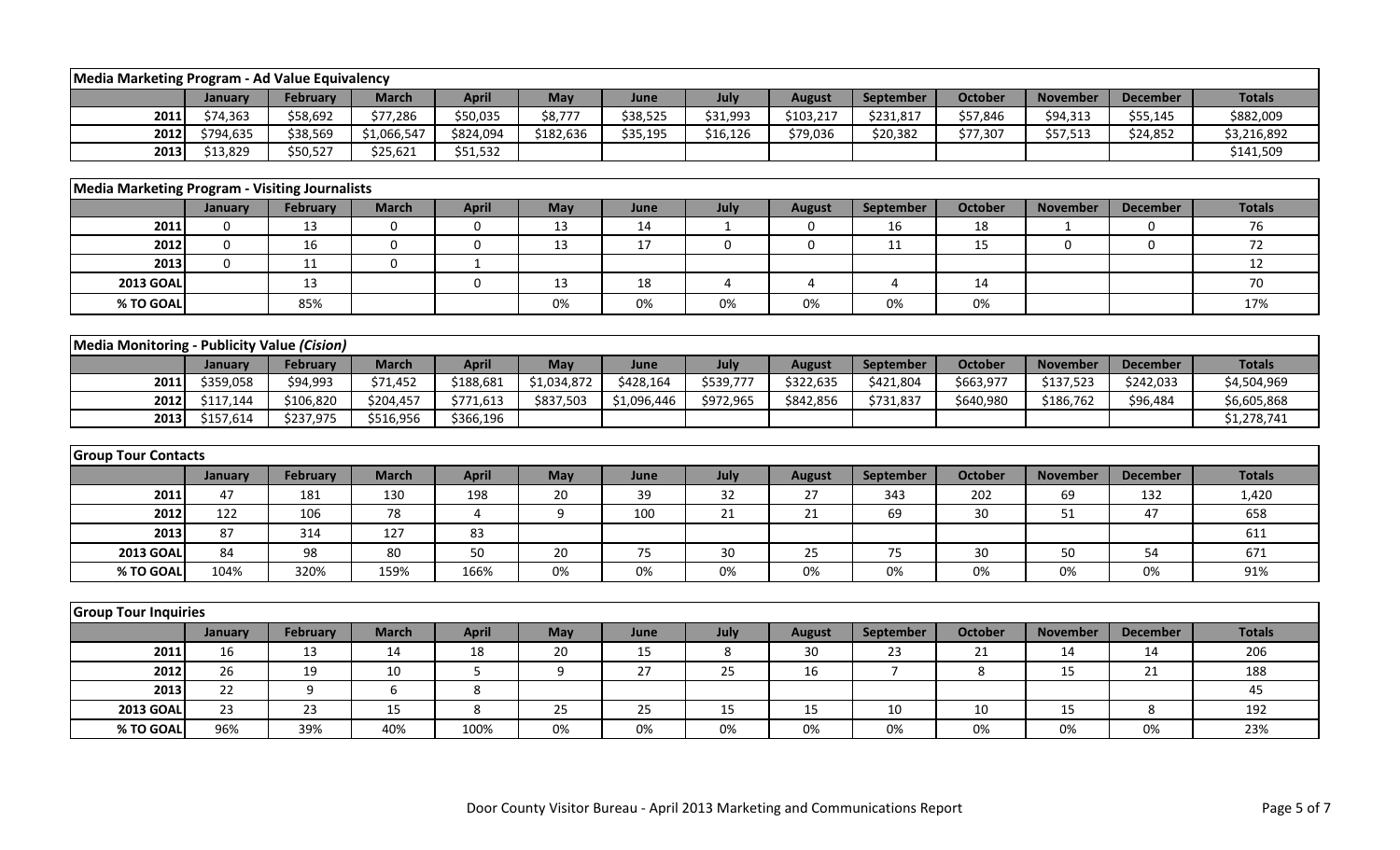| Meeting/Event Planner Contacts         |              |                 |              |              |              |              |             |               |             |                |                 |                 |                |
|----------------------------------------|--------------|-----------------|--------------|--------------|--------------|--------------|-------------|---------------|-------------|----------------|-----------------|-----------------|----------------|
|                                        | January      | <b>February</b> | <b>March</b> | <b>April</b> | May          | June         | July        | <b>August</b> | September   | <b>October</b> | <b>November</b> | <b>December</b> | <b>Totals</b>  |
| 2011                                   | 59           | 71              | 71           | 56           | 280          | 429          | 29          | 235           | 126         | 106            | 130             | 231             | 1,823          |
| 2012                                   | 115          | 45              | 52           | 30           | 214          | 30           | 55          | 95            | 74          | 114            | 73              | 117             | 1,014          |
| 2013                                   | 75           | 43              | 131          | 40           |              |              |             |               |             |                |                 |                 | 289            |
| <b>2013 GOAL</b>                       | 89           | 60              | 65           | 40           | 150          | 150          | 60          | 120           | 102         | 115            | 50              | 34              | 1,035          |
| % TO GOAL                              | 84%          | 72%             | 202%         | 100%         | 0%           | 0%           | 0%          | 0%            | 0%          | 0%             | 0%              | 0%              | 28%            |
|                                        |              |                 |              |              |              |              |             |               |             |                |                 |                 |                |
| <b>Meeting/Event Planner Inquiries</b> |              |                 |              |              |              |              |             |               |             |                |                 |                 |                |
|                                        | January      | February        | <b>March</b> | <b>April</b> | May          | June         | July        | <b>August</b> | September   | <b>October</b> | <b>November</b> | <b>December</b> | <b>Totals</b>  |
| 2011                                   | 43           | 39              | 47           | 33           | 69           | 51           | 43          | 82            | 48          | 48             | 43              | 38              | 584            |
| 2012                                   | 73           | 46              | 55           | 32           | 14           | 27           | 55          | 52            | 34          | 38             | 37              | 51              | 514            |
| 2013                                   | 67           | 43              | 37           | 40           |              |              |             |               |             |                |                 |                 | 187            |
| <b>2013 GOAL</b>                       | 59           | 44              | 53           | 34           | 35           | 30           | 50          | 65            | 38          | 44             | 40              | 33              | 525            |
| % TO GOAL                              | 114%         | 98%             | 70%          | 118%         | 0%           | 0%           | 0%          | 0%            | 0%          | 0%             | 0%              | 0%              | 36%            |
|                                        |              |                 |              |              |              |              |             |               |             |                |                 |                 |                |
| <b>Trade Show Participation</b>        |              |                 |              |              |              |              |             |               |             |                |                 |                 |                |
|                                        | January      | February        | <b>March</b> | <b>April</b> | May          | June         | July        | <b>August</b> | September   | <b>October</b> | <b>November</b> | <b>December</b> | <b>Totals</b>  |
| 2011                                   | $\mathbf 0$  | $\mathbf{1}$    | 2            | $\mathbf 0$  | $\mathbf 0$  | $\mathbf{1}$ | $\mathbf 0$ | $\mathbf 0$   | $\mathbf 0$ | $\overline{2}$ | $\mathbf{1}$    | $\mathbf 0$     | $\overline{7}$ |
| 2012                                   | $\mathbf{1}$ | 2               | $\Omega$     | $\mathbf 0$  | $\mathbf{0}$ | $\mathbf{1}$ | 0           | $\mathbf 0$   | 1           | 0              | $\Omega$        | $\Omega$        | 5              |
| 2013                                   | 1            | $\mathbf{1}$    | $\mathbf 0$  | $\mathbf 1$  |              |              |             |               |             |                |                 |                 | $\mathbf{3}$   |
|                                        |              |                 |              |              |              |              |             |               |             |                |                 |                 |                |
| Door County Welcome Center - Visitors  |              |                 |              |              |              |              |             |               |             |                |                 |                 |                |
|                                        | January      | <b>February</b> | <b>March</b> | <b>April</b> | May          | June         | July        | <b>August</b> | September   | <b>October</b> | <b>November</b> | <b>December</b> | <b>Totals</b>  |
| 2011                                   | 772          | 850             | 1,053        | 1,220        | 5,415        | 7,704        | 13,323      | 12,849        | 8,813       | 8,091          | 1,219           | 1,160           | 62,469         |
| 2012                                   | 778          | 1,140           | 1,694        | 1,992        | 5,154        | 9,134        | 12,928      | 10,888        | 8,780       | 6,294          | 1,257           | 973             | 61,012         |
| 2013                                   | 613          | 1,057           | 1,258        | 1,565        |              |              |             |               |             |                |                 |                 | 4,493          |